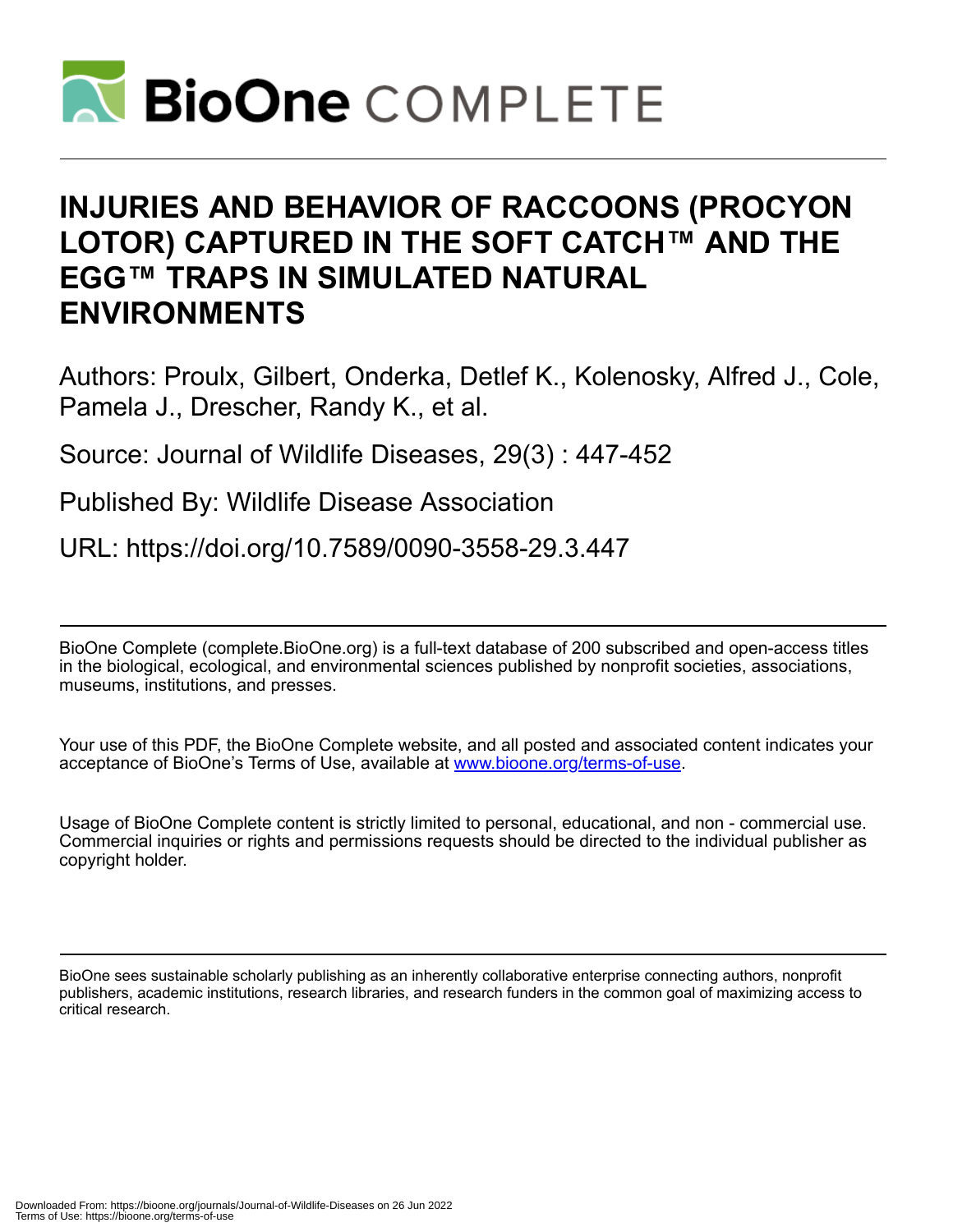# **INJURIES AND BEHAVIOR OF RACCOONS (PROCYON LOTOR) CAPTURED IN THE SOFT CATCH AND THE EGGS TRAPS IN SIMULATED NATURAL ENVIRONMENTS**

Gilbert **Proulx,' Detlef K. Onderka,2 Alfred J. Kolenosky, Pamela J. Cole,' Randy K.Drescher,' and M. J.** Badry

Wildlife Section, Alberta Research Council, P.O. Box 8330, Edmonton, Alberta, Canada T6H 5X2 <sup>2</sup> Alberta Department of Agriculture, Animal Health Division, Veterinary Laboratory,

P.O. Box 8070, Edmonton, Alberta, Canada T6H 4P2

ABSTRACT: The behavior and injuries of raccoons held for 12 and 24 hr in the Soft Catch $\Theta$  and the EGG® traps were studied in simulated natural environments. Nine raccoons held for 12 hr in the Soft Catch® received minor injuries. However, one of nine raccoons held for 24 hr in this trap mutilated itself. The EGG® trap caused only minor injuries to nine raccoons held for 12 hr, and nine others held for 24 hr. Thus the EGG® trap can be expected, at a 95% level of confidence,  $\text{to}$  hold  $\geq 70\%$  of the raccoons on traplines for 24 hr without serious injury. Raccoons captured in the Soft Catch® fought their surroundings more than the trap. Those captured in the EGG® trap fought the trap **more** than their surroundings. During the 24-hr capture study, escape behavior was **more** intense during the first 12 hr of capture, during both day and night.

*Key words:* Experimental study, raccoon, *Procyon lotor*, Soft Catch<sup>®</sup> foothold trap, EGG® trap, humane trapping.

# **INTRODUCTION**

Rubber-padded foothold traps generally are less injurious than conventional steel-jawed footholds (Proulx and Barrett, 1991). However, in the case of raccoon *(Procyon lotor),* the findings have been equivocal. On the basis of Tullar's (1984) data, Olsen et al. (1988) concluded that the Victor<sup>®</sup> No. 1½ (Woodstream Corporation, Lititz, Pennsylvania, USA) foothold trap, when equipped with rubber pads and lighter-than-standard springs, caused less damage to raccoons than the steeljawed foothold trap. Saunders et a!. (1988) also suggested that padded foothold traps were less injurious to raccoons than the standard traps. Olsen et al. (1988) found no difference in the amount of damage noted in raccoons captured in the northeastern states in the Soft Catch $\odot$  (trade name of the padded No.  $1\frac{1}{2}$  foothold trap marketed by Woodstream Corporation) versus its steel-jawed counterpart. However, they found that raccoons captured in the southeastern states had significantly less damage with the padded trap than with the standard trap. Olsen et al. (1988) indicated that these injuries were still serious and more work was needed to further improve padded traps for raccoons.

Berchielli and Tullar (1980) and Tullar (1984) pointed out that, independent of the type of foothold trap used, raccoons had a tendency to chew the captured toes or foot. Therefore, there was a need to identify and test new foothold devices.

Our objectives were to assess and com pare the behavior and the type and magnitude of limb injuries of raccoons held in the Soft Catch<sup>®</sup> and the EGG<sup>®</sup> (EGG Trap Co., Ackley, Iowa, USA) traps for 12 and 24 hr.

#### **MATERIALS AND METHODS**

The study was conducted in fall 1989, in 12.2  $\times$  5.2  $\times$  4.4-m test enclosures landscaped with natural vegetation and kept under surveillance with remote control video cameras. Raccoons captured in box traps in southern Alberta  $(49°25'N, 112°00'W)$  were individually introduced in the enclosures and were allowed a minimum of 3 days to acclimate to simulated natural conditions before any tests were con ducted. They were fed 250 g of dog chow daily. The research facilities, equipment, and husbandry procedures were detailed by Proulx et al. (1989).

The Soft Catch $\Theta$  is a No. 1½ foothold device with two coil springs, a pan trigger, and jaws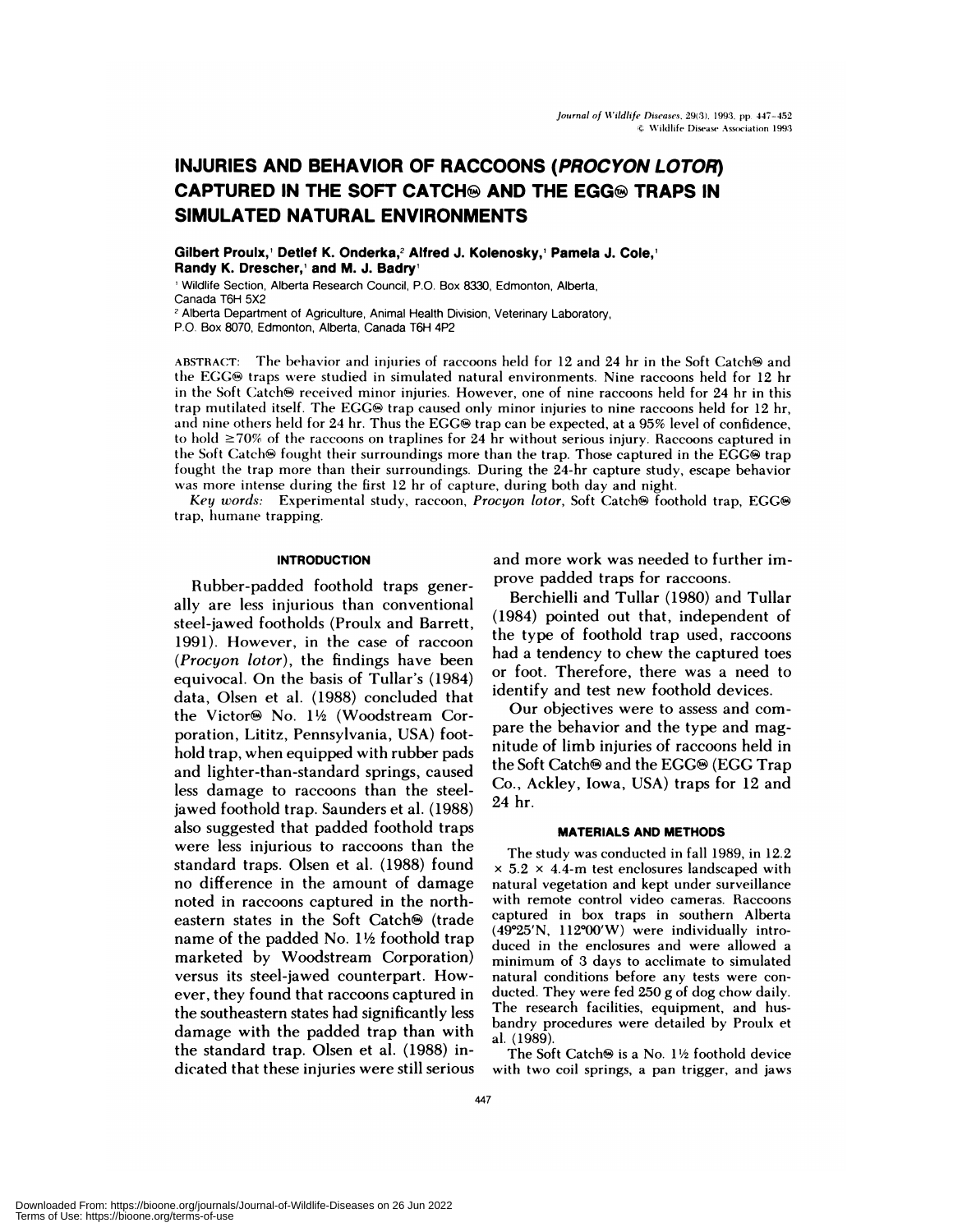



FIGURE 1. Diagram of the Soft Catch<sup>(a)</sup> and the EGG<sup>®</sup> (b) traps.

covered with rubber pads (Fig. 1a). The EGG $\circledast$ trap consists of a plastic housing and a pull trigger mechanism which **releases <sup>a</sup>** 5.7-cm-long striking bar (diameter: 0.38 cm), moving laterally across the **opening to** block the animal's paw (Fig. lb). A mechanical evaluation (based on three traps fired ten times; Cook and Proulx, 1989) indicated that the mean  $(\pm$  SE) momentum of the EGG<sup>®</sup> trap's striking bar ( $\bar{x}$ : 0.309  $\pm$  0.020 kg m/sec) was significantly lower than that of the Soft Catch<sup>( $\theta$ </sup>)  $(\bar{x} = 0.679 \pm 0.150 \text{ kg})$ **m/sec)** (R. Drescher, unpubl.). At openings of 5 and 10 mm (which **correspond to** the distance between the trap jaws of the Soft Catch®, and between the striking bar and the trap frame of the EGG $\Theta$  trap, when a raccoon is captured by **the paw)** the clamping forces of the EGG<sup>®</sup> trap (15.76 Newtons [N] and 28.54 N, **respectively)** were lower than those of the Soft Catch $\otimes$  (37.78 N and 34.22 N, respectively) (R. Drescher, un publ.). The Soft Catch $\odot$  was set on the animal's trail or in front of a hole baited with meat (Alberta Vocational Centre, 1987) (Fig. 2). The EGG<sup>®</sup> trap was set on a tree and baited with marshmallow at its opening and on the trigger (Fig. 2b).

The Fur Institute of Canada (1989) recom mends that all live-holding devices set on land be checked at least daily. In this study, the tests were first carried out for 12 hr after capture. The behavior of captured raccoons was videotaped and closely monitored. Four types of be-

**FIGURE** 2. **Sets used to capture raccoons in** the Soft Catch $\Theta$  (a) and the EGG $\Theta$  (b) traps.

havioral activities were recorded: fighting the surroundings was defined as the animals digging out the grounds and chewing on logs and surrounding vegetation; fighting the trap was defined as the animals pulling, kicking, biting or licking the trapping device; calm was defined as the animals sleeping, looking around from a **sitting or resting position, or grooming** themselves; and other included such activities as animals eating bait leftovers or activities which could not be identified on videotapes.

At the end of the 12-hr period, the animals were anesthetized with an intramuscular injection of ketamine hydrochloride (10 to 20 mg/ kg; Austin Laboratories, Joliette, Quebec, Canada), killed by an intracardiac injection of 540 mg/ml sodium pentobarbitol (Euthanyl forte; M.T.C. Pharmaceuticals, Cambridge, Ontario, Canada), and necropsied. Onderka et al's (1990) cumulative scoring system was used to assign points to limb injuries. A trapping device was judged humane if it held nine of nine raccoons without serious injury (i.e., <50 points in the scoring system). On the basis of a one-tailed binomial test (Zar, 1984), a trap with this score could be expected, at a 95% level of confidence, to hold  $\geq 70\%$  of raccoons captured on traplines for 12 hr without serious injury (Proulx et al., 1993). If a trap was found humane after a 12 hr capture period, it was further tested in a 24 hr capture period. The research protocol and the humaneness criteria were identical to those used during the 12-hr capture period.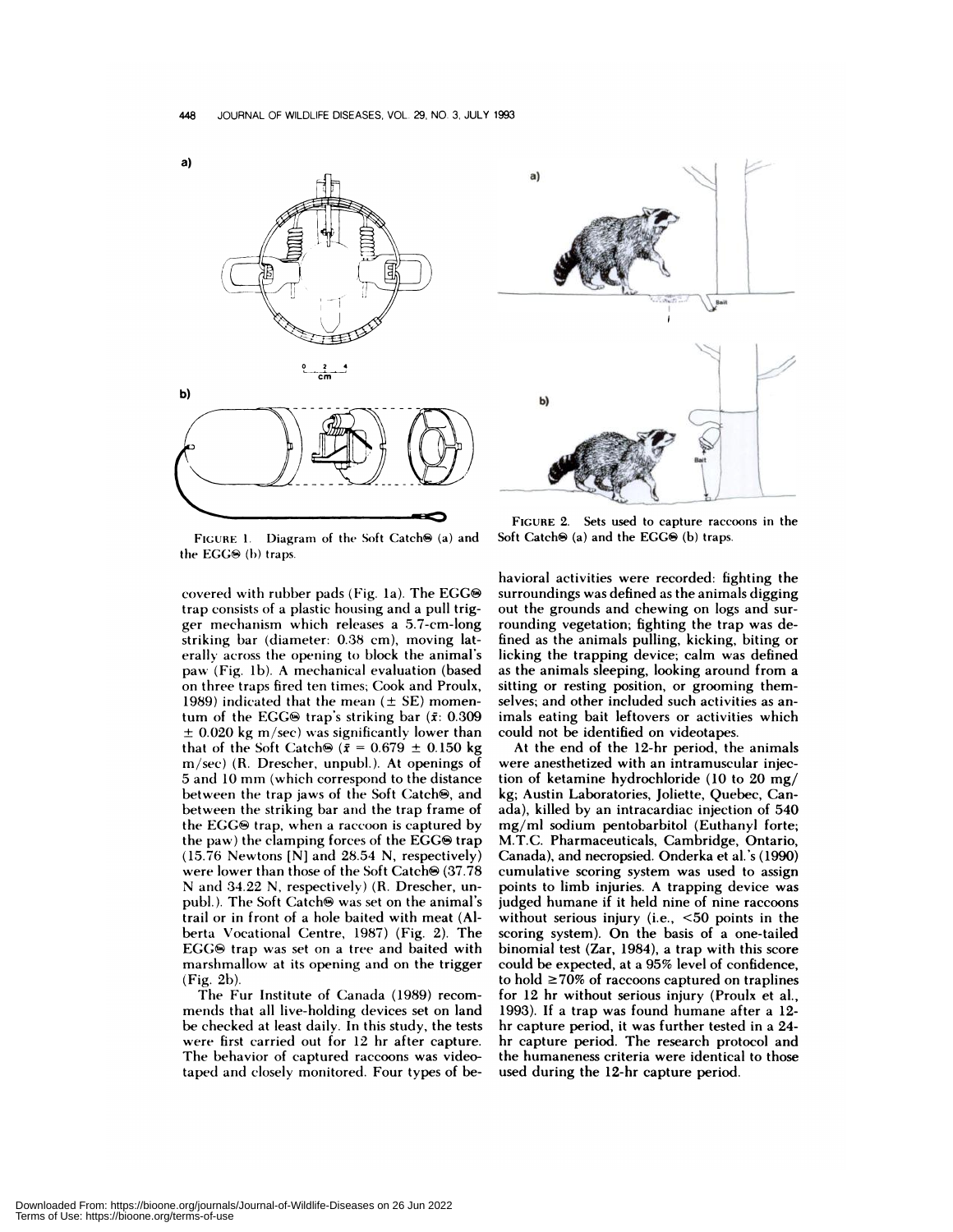|                   | Capture          | Num-<br>ber<br>of<br>rac- | Frequency of capture |                |                |          | Frequency of notable injuries <sup>6</sup> |   |             |          |          | Cumulative score |      |           |
|-------------------|------------------|---------------------------|----------------------|----------------|----------------|----------|--------------------------------------------|---|-------------|----------|----------|------------------|------|-----------|
| Trap              | period           | coons                     | LF                   | RF             | LH             | RH       |                                            | П | Ш           | IV       | v        | Ĩ                | SE   | Range     |
| <b>Soft Catch</b> | 12 <sub>hr</sub> | 9                         |                      | 4              | $\overline{4}$ | $\bf{0}$ | $\mathbf{2}$                               | 5 | 0           | 2        | 0        | 10.1             | 4.8  | $0 - 40$  |
| <b>EGG</b>        | 12 hr            | 9                         | -6                   | 4 <sup>c</sup> | $\bf{0}$       | $\bf{0}$ |                                            | 5 | 3           | $\bf{0}$ | $\bf{0}$ | 7.6              | 2.5  | $0 - 20$  |
| Soft Catch        | 24 <sub>hr</sub> | 9                         | $\mathbf{2}$         | 5              | $\mathbf{2}$   | $\Omega$ |                                            |   | $\mathbf 0$ | $\bf{0}$ |          | 17.2             | 12.7 | $0 - 120$ |
| EGG               | 24 <sub>hr</sub> | 9                         | 4                    | 5              | 0              | $\bf{0}$ |                                            | 4 | 4           | $\bf{0}$ | $\bf{0}$ | 5.8              | 1.9  | $0 - 15$  |

TABLE 1. Injuries and cumulative scores of raccoons held in the Soft Catch<sup>®</sup> and the EGG® traps for 12 hr and 24 hr.

LF: left front; RF: right front; LH: left hind; RH: right hind leg.

**"I:** no visible lesion; II: congestion, edema, or dermal desiccation; III: skin puncture; focal maceration of soft tissue sometimes involving the tendon; IV: subluxation of metacarpal joint or phalangeal luxation; V: self-mutilation; severance of tendon and exposure of bones.

One raccoon was captured by both front legs.

The total number of min/behavioral activity was recorded for each animal. A t-test was used to compare the activities of both groups (Soft Catch® vs. EGG®) of raccoons (Dixon and Massey, 1969). In the analysis of the data for the 24-hr period, the activities of the raccoons for the first 12 hr were compared with those for the second 12 hr with the Wilcoxon matched-pairs signed-ranks test (Siegel, 1956).

All animal husbandry and research procedures were approved by the institutional Animal Care Committee and carried out in accordance with the guidelines of the Canadian Council on Animal Care (1984).

#### **RESULTS**

All nine raccoons captured in the Soft Catch $\Theta$  (five by a front paw and four by a back paw) received injuries rating <50 points over the 12-hr capture period (Table 1). Most injuries consisted of minor soft tissue maceration and subcutaneous con gestion and edema. Metacarpal subluxations in one raccoon, and the luxation of a phalangeal joint in another animal, were rated as minor injuries (30 to 40 points). No self-mutilation occurred. The Soft Catch<sup>®</sup> was considered to be humane during the 12-hr capture period.

The raccoons captured in the  $EGG\otimes \text{trap}$ (8 by one paw and 1 by two paws) also received only minor injuries consisting of small skin wounds (due to the tip of the striking bar), maceration of soft tissues, and edema over the 12-hr capture period (Table 1). No self-mutilation occurred. The EGG<sup>®</sup> trap was considered to be humane during the 12-hr capture period.

Raccoons captured in Soft Catch<sup>®</sup> spent, on average, more  $(t = 3.197, P < 0.05)$ time during the 12-hr capture period fighting their surroundings than those captured in the EGG $\odot$  trap (Table 2). Raccoons captured in the EGG $\Theta$  trap fought the trapping device more  $(t = 5.32, P < 0.05)$  than those captured in the Soft Catch<sup>®</sup>. Overall, raccoons captured in the Soft Catch $\otimes$  spent as much time  $(\bar{x} = 431 \text{ min}, \text{SE} = 57)$ fighting as those of the EGG® trap ( $\bar{x}$  = 412 min, SE = 49)  $(t = 0.256, P > 0.05)$ . There was no significant difference *(P* > 0.05) between the two groups of raccoons in the average amount of time allocated to "calm" and "other" behavioral activities (Table 2).

Eight of nine raccoons captured in the Soft Catch<sup>®</sup> (seven by a front paw and two by a back paw) sustained minor in-

**TABLE** 2. Importance (number of minutes) of behavioral activities of raccoons held in the Soft Catch $\Theta$ and the EGG<sup>®</sup> traps for 12 hr.

| <b>Behavioral</b>            | Soft Catch <sup>o</sup> |      | EGCO<br>$(n = 9 \text{ raccons})(n = 9 \text{ raccons})$ |       |  |  |
|------------------------------|-------------------------|------|----------------------------------------------------------|-------|--|--|
| activity                     | f                       | SF.  |                                                          | SE    |  |  |
| <b>Fighting surroundings</b> | 375.0                   | 66.6 | 137.8                                                    | -32.7 |  |  |
| <b>Fighting trap</b>         | 56.3                    | 15.5 | 274.2 37.9                                               |       |  |  |
| Calm                         | 275.7                   | 54.8 | 291.9                                                    | 48.8  |  |  |
| Other                        | 13.0                    | 69   | 16.1                                                     | 117   |  |  |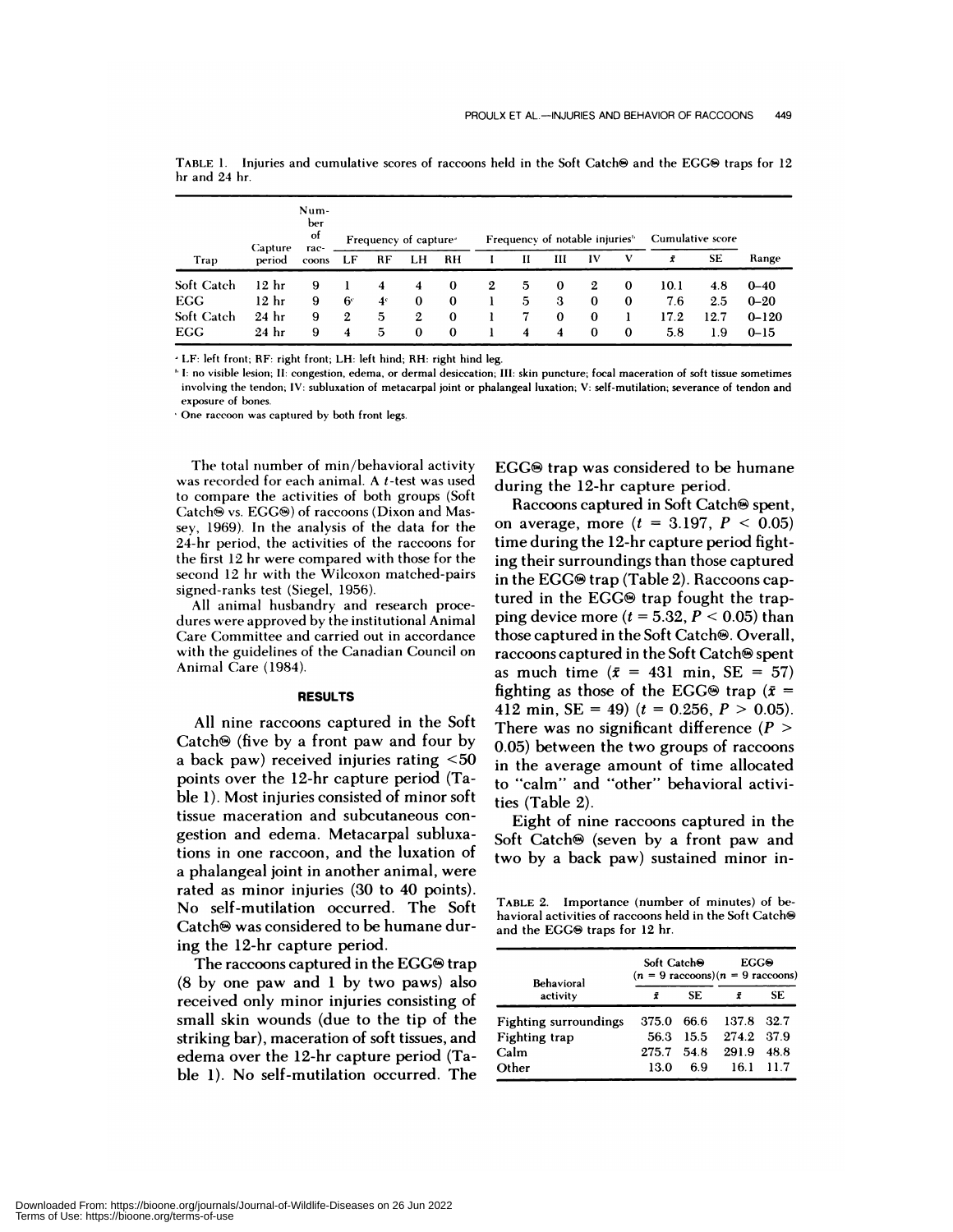|                              | Soft Catch <sup>O</sup><br>$(n = 9 \text{ raccoons})$ |           |              |                            |            |                         |            | <b>ECCO</b><br>$(n = 9 \text{ raccoons})$ |       |                            |            |                         |  |  |
|------------------------------|-------------------------------------------------------|-----------|--------------|----------------------------|------------|-------------------------|------------|-------------------------------------------|-------|----------------------------|------------|-------------------------|--|--|
| Behavioral                   | First<br>12 <sub>hr</sub>                             |           |              | Second<br>12 <sub>hr</sub> |            | All<br>24 <sub>hr</sub> |            | First<br>12 <sub>hr</sub>                 |       | Second<br>12 <sub>hr</sub> |            | All<br>24 <sub>hr</sub> |  |  |
| activity                     | f.                                                    | <b>SE</b> | f            | <b>SE</b>                  | £          | <b>SE</b>               | Ŧ          | <b>SE</b>                                 | f     | <b>SE</b>                  | f          | <b>SE</b>               |  |  |
| <b>Fighting surroundings</b> | 335.4 50.2                                            |           | $102.7$ 24.6 |                            | 438.1 72.7 |                         | 241.2 66.2 |                                           |       | 62.3 26.8                  | 303.5 85.3 |                         |  |  |
| Fighting trap                | 90.8                                                  | 25.5      | 40.4         | 22.7                       | 131.2      | 38.7                    | 192.8      | 46.8                                      | 42.1  | 18.4                       | 234.9      | - 59.4                  |  |  |
| Calm                         | 280.3                                                 | 44.4      | 565.9        | 29.6                       | 846.2      | 61.7                    | 262.1      | 42.0                                      | 611.1 | 28.5                       | 873.2      | 60.2                    |  |  |
| Other                        | 13.4                                                  | 6.5       | 11.0         | 4.5                        | 24.4       | 6.2                     | 23.9       | 8.6                                       | 4.5   | 3.4                        | 28.4       | -10.6                   |  |  |

TABLE 3. Importance (number of minutes) of behavioral activities of raccoons held in the Soft Catch<sup>@</sup> and the EGG<sup>®</sup> traps for 24 hr.

juries ( $\leq$ 5 points) over the 24-hr capture period; these consisted of bruising, con gestion, and edema (Table 1). One raccoon chewed on its paws. This resulted in severe injuries (120 points) consisting of dislocation of a digit, severance of a tendon, and the exposure of digit bones (Table 1). The Soft Catch<sup>®</sup> was not recognized as a humane trap during the 24-hr capture period.

Nine of nine raccoons captured in the EGG $\odot$  (all by one front paw) trap sustained minor injuries ( $\leq$ 20 points) over the 24-hr capture period; these consisted mostly of skin puncture, soft tissue maceration, and edema (Table 1). The EGG® was considered to be humane during the 24-hr capture period. Based on these findings, the trap can be expected, at a 95% level of confidence, to hold  $\geq 70\%$  of raccoons on traplines for 24 hr without serious injury.

No significant difference  $(P > 0.05)$  was found between the behavioral activities of raccoons held for 24 hr in the Soft Catch $\odot$ and the EGG<sup>®</sup> traps (Table 3). Raccoons captured in the Soft Catch $\Theta$  fought their surroundings more (Wilcoxon *T:* 0, *P* < 0.05) and were less calm  $(T: 1, P < 0.05)$ during the first 12 hr than during the second 12 hr (Table 3). They spent as much time  $(T: 8, P > 0.05)$  fighting the trap during the first and the second 12-hr periods. However, this activity was not frequent and represented 13 and 6% of each time period, respectively (Table 3). Rac coons fought the trap  $(T: 0, P < 0.05)$  and

their surroundings  $(T: 1, P < 0.05)$  more and were less calm  $(T: 0, P < 0.05)$  during the first  $12$  hr of capture in the EGG $\Theta$  trap than during the second 12 hr (Table 3).

We compared responses of the animals over the 12-hr and 24-hr capture periods. With the exception of the self-mutilation recorded during the 24-hr capture period, all the raccoons captured in the Soft Catch® sustained minor injuries that were not lifethreatening (Table 1). Most raccoons were captured in the morning during the 12-hr capture period (seven of nine raccoons) and the 24-hr capture period (eight of nine raccoons). There was no significant difference  $(P > 0.05)$  between the behavior of raccoons recorded during the first 12 hr of the 24-hr capture period and that of rac coons of the 12-hr capture period (Tables 2, 3).

The raccoons captured in the EGG $\odot$  trap sustained similar minor injuries during the 12-hr and the 24-hr capture periods (Table 1). Eight of nine of the raccoons of the 12 hr capture period were live-trapped in the morning. Therefore, most of their activities occurred during daylight. In contrast, most of the raccoons of the 24-hr capture period were live-trapped in the evening. Therefore, the first 12 hr of capture occurred mostly during the night time. Nevertheless, there was no significant *(P* > 0.05) difference between the behavior of raccoons recorded during the first 12-hr of the 24-hr capture period and that of rac coons of the 12-hr capture period (Tables 2, 3).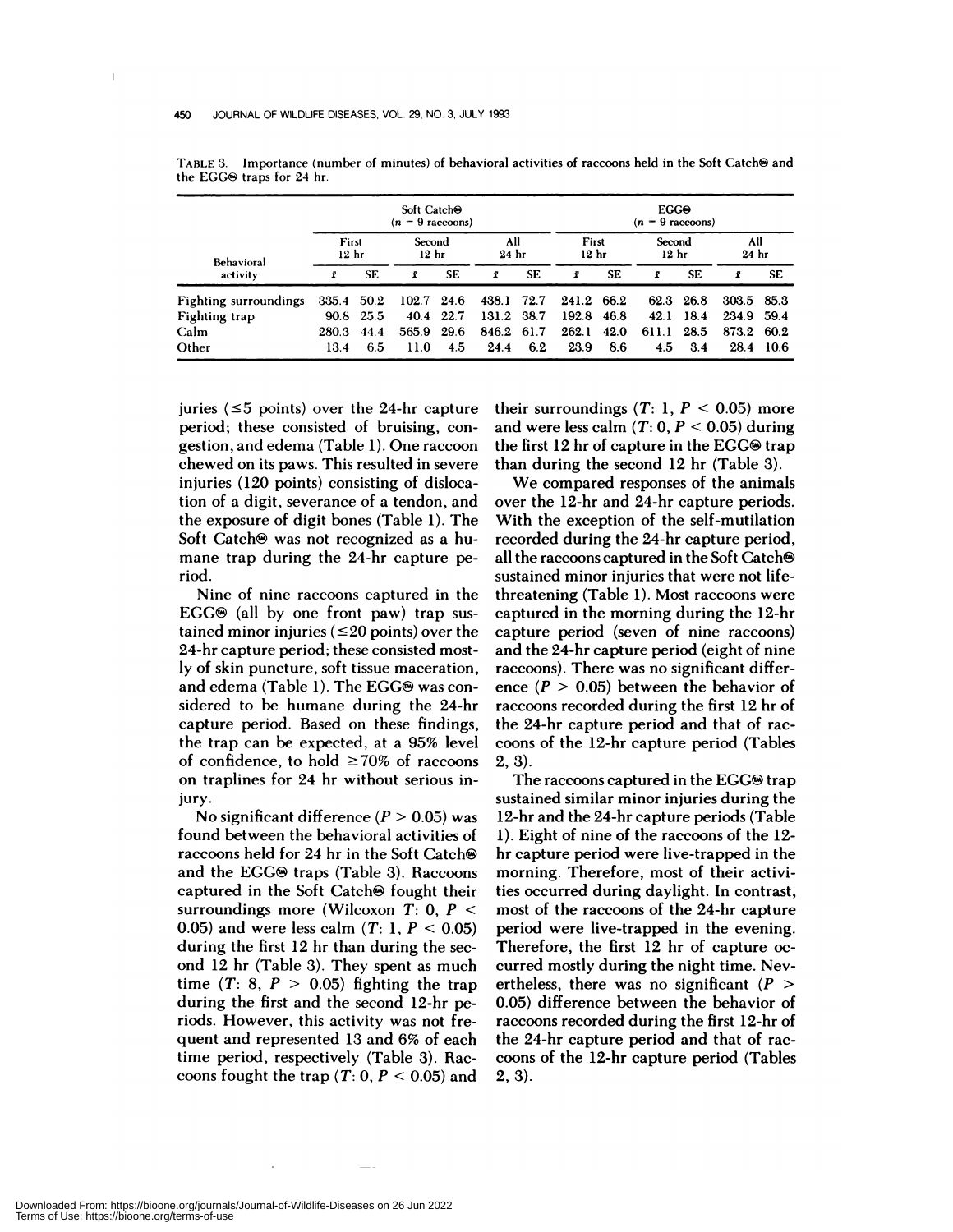# **DISCUSSION**

While no humane standards have been established for live-holding devices (Proulx and Barrett, 1991), an acceptable live-trap should be one that holds an animal with minimal trauma. We found that the EGG $\otimes$ trap could hold raccoons for 24 hr without serious injuries. The striking bar held a raccoon's paw without breaking bones or severing tendons. Its plastic housing com pletely covered the paw and the wrist, and protected the captured limb from torsion injuries, which could occur when an animal tries to escape. Furthermore, an animal had no access to its paw and could not mutilate itself.

The Soft Catch<sup>®</sup> did not break any bones or sever tendons. However, during the 24 hr capture period, one animal chewed on its paw. Self-mutilations are frequent in raccoons captured in padded and unpadded foothold traps (Atkeson, 1956; Berchielli and Tullar, 1980). If the Soft Catch® was modified to protect the captured limb from being mutilated, the trap could be found humane. However, because foothold traps are known to cause fractures and other serious injuries (Berchielli and Tullar, 1980; Olsen et al., 1988), it would be necessary to repeat the experiments in enclosures to ascertain the humaneness of such a modified trap.

We showed that the behavior of captured raccoons varied greatly from one animal to another. However, the raccoons captured in the Soft Catch $\Theta$  usually kept their captured limb on the ground and would lean on it while digging the ground with the other front limb. In contrast, the EGGS-trapped raccoons could not use their captured limb for support. In comparison to the EGG®-trapped raccoons, the Soft Catch $\otimes$  raccoons markedly disturbed the capture sites. Still, the animals captured in both trap models fought for similar periods of time. When the whole 24-hr capture period was considered, it was evident that such fighting occurred mostly during the first 12 hr, during day as well as night.

The EGG $\Theta$  trap was easily set; it was

safe to use and it appeared durable. A! though it was found humane in natural simulated environments, its humaneness should be verified in field studies. Rac coons live-captured on traplines may be approached by other animals. Their behavior in the wild may differ from the behavior in enclosures and may result in serious injuries to the captured limb. Field studies also are necessary to compare the capture-efficiency of the EGG<sup>®</sup> trap to that of other trapping devices commonly used by trappers.

# **ACKNOWLEDGMENTS**

This study was funded by the Fur Institute **of** Canada, **Environment** Canada, Alberta Fish and Wildlife, Alberta **Agriculture,** and the Alberta Research Council. We thank I. M. Pawlina **for reviewing** the manuscript and P. 5. **Grey for** typing it.

### **LITERATURE CITED**

- **ALBERTA VOCATIONAL CENTRE.** 1987. Trapping **and conservation manual,** 5th ed. Alberta Advanced Education and Alberta Forest, Lands and Wildlife, Lac La Biche, Alberta, Canada, 524 pp.
- **ATKESON,** T. Z. 1956. Incidence of crippling loss in steel trapping. The Journal of Wildlife Manage ment 20: 323-324.
- **BERCHIELLI,** L. T., **JR.,** AND B.F. **TULLAR, JR.** 1980. Comparison of a leg snare with a standard leggripping trap. New York Fish and Game Journal 27: 63-71.
- **CANADIAN COUNCIL ON ANIMAL CARE. 1984.** Guide to the care and use of experimental animals, Vol. 2. Canadian Council on Animal Care, Ottawa, Ontario, Canada, 208 pp.
- CooK, S. R., AND G. **PROULX.** 1989. Mechanical evaluation and performance improvement of the rotating jaw Conibear 120 **trap. Journal of** Testing and Evaluation 17: 190-195.
- **DIXON, W.** J., AND F. J. **MASSEY, JR.** 1969. Intro duction to statistical analysis, 3rd ed. McGraw-Hill Book **Company, New York, New York,** 638 pp.
- FUR **INSTITUTE OF CANADA.** 1989. Recommended regulations. *In* **Proceedings of** the Northeast Fur Resources Technical Committee, R. Lafond (ed). Ministère Loisir Chasse et Pêche du Québec, Quebec, Canada, p. 190.
- OLSEN, G. H., R. G. **LINSCOMBE, V.** L. **WRIGHT, AND** R. A. HOLMES. 1988. **Reducing injuries to ter restrial furbearers** by using padded foothold **traps.** Wildlife Society Bulletin 16: 303-307.
- **ONDERKA,** D. K., D. L. SKINNER, AND A. W. TODD.